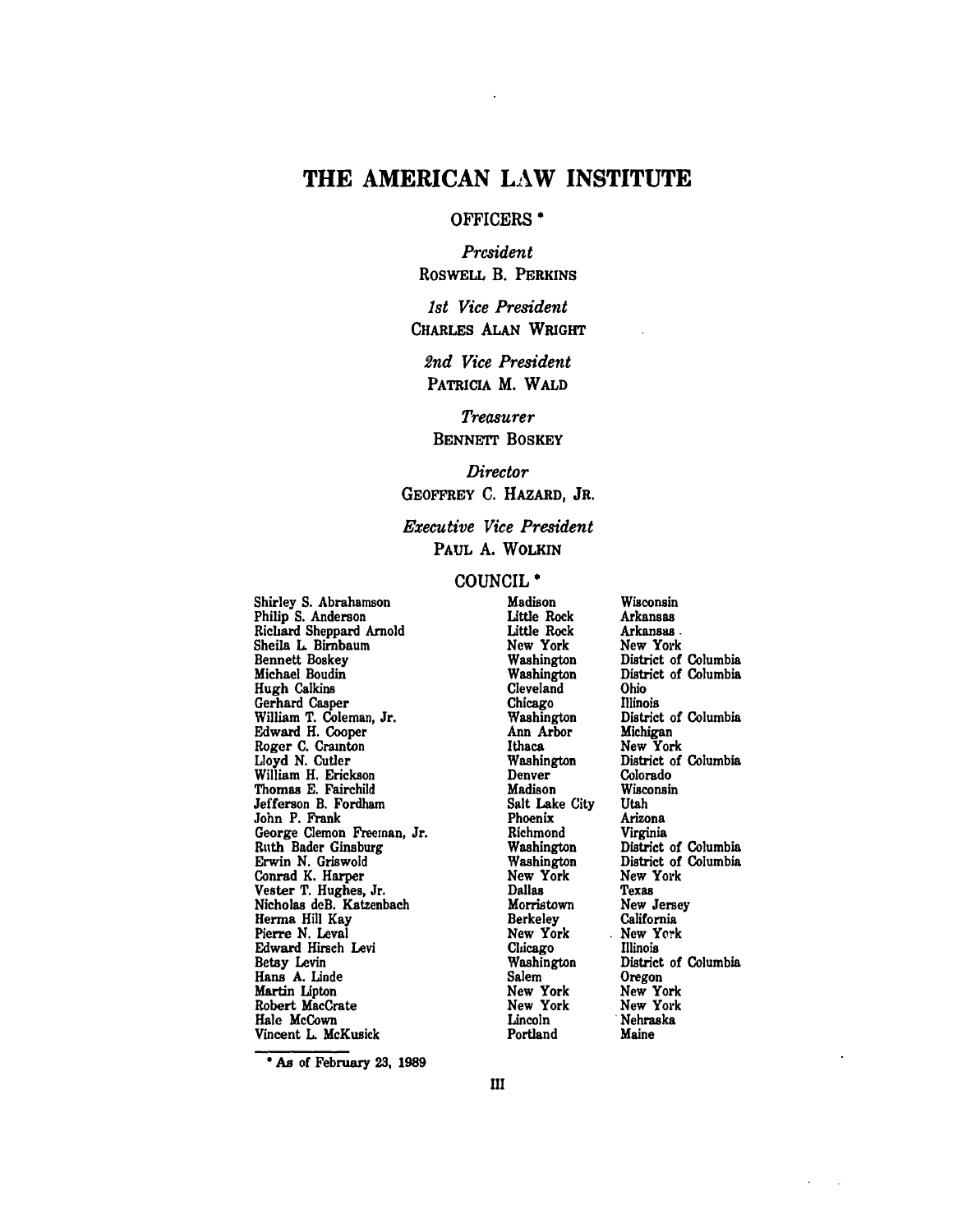#### THE AMERICAN LAW INSTITUTE--Cont'd

Roswell B. Perkins New York New York New York New York New York New York New York New York New York New York New York New York New York New York New York New York New York New York New York New York New York New York New Y Ellen Ash Peters Hartford Connecticut Louis H. Pollak Philadelphia **.** Pennsylvania Ernest J. Sargeant Boston Massachusetts Bernard G. Segal **\*** Philadelphia Pennsylvania Sherwin P. Simmons<br>
W.m. Reece Smith, Jr.<br>
Tampa Florida Win. Reece Smith, Jr. Tampa Florida Robert A. Stein Minneapolis Minnesota<br>1997 - John T. Subak Minneapolis Minnesota<br>1998 - Philadelphia Pennsylvania John T. Subak Philadelphia Pennsylvania Lyman M. Tondel, Jr. New York New York Michael Traynor San Francisco California John W. Wade **Nashville** Tennessee Lawrence E. Walsh **Chaloma City** Oklahoma City Oklahoma City Oklahoma City Oklahoma City Oklahoma City Oklahoma City Oklahoma City Oklahoma City Oklahoma City Oklahoma City Oklahoma City Oklahoma City Oklahoma City Oklahom William H. Webster Washington District of Columbia Point Columbia District of Columbia Point Columbia Point Columbia Point Columbia Point Columbia Point Columbia Point Columbia Point Columbia Point Columbia Point Columbia Herbert Wechsler \*\* The New York New York New York New York New York New York New York New York New York New York New York New York New York New York New York New York New York New York New York New York New York New York Herbert P. Wilkins Massachusetts Boston Massachusetts Massachusetts Massachusetts Massachusetts Massachusetts M<br>
1990 - Atlanta Georgia James H. Wilson, Jr. Atlanta Georgia (Georgia)<br>
Frank M. Wozencraft Houston Texas Frank M. Wozencraft<br>
Charles Alan Wright<br>
Charles Alan Wright<br>
Austin Texas Charles Alan Wright

 $\ddot{\cdot}$ 

*Emeritus Council Members*

Frederick **A.** Ballard F.M. Bird Charles D. Breitel R. Ammi Cutter' Norris Darrell' Paul A. Freund Clement F. Haynsworth, Jr. William J. Jameson Joseph F. Johnston Charles Merton Merrill H. Chapman Rose Charles H. Willard John Minor Wisdom

Robert H. Mundheim Philadelphia Pennsylvania

Washington District of Columbia<br>Oklahoma City Oklahoma

Alexandria Atlanta New York Cambridge New York Cambridge **Greenville** Billings Birmingham San Francisco Washington Somers New Orleans

Virginia Georgia New York Massachusetts New York Massachusetts South Carolina Montana Alabama California District of Columbia New York Louisiana

The Executive Office **THE** AMERICAN LAW **INSTITUTE** 4025 Chestnut Street Philadelphia, Pennsylvania 19104

<sup>\*</sup> *Counselor Emritus*

*<sup>\*</sup> Director Emeritus*

**<sup>\*&</sup>quot;** *Chairman Emeritus*